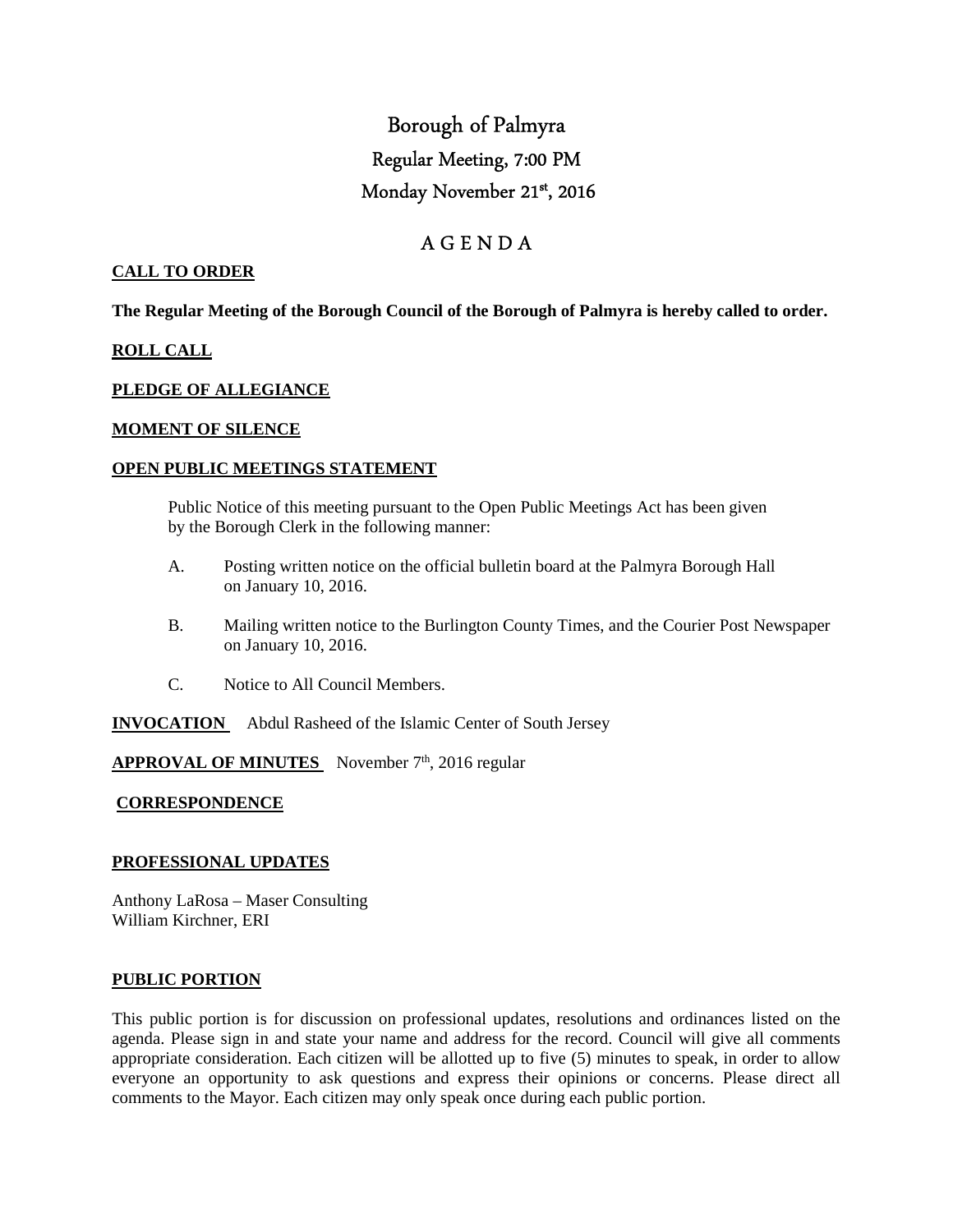# **ORDINANCES ON SECOND READING** (Public hearing)

- A. **Ordinance 2016-14** An Ordinance Of The Borough Of Palmyra Amending Chapter 230: Solid Waste Of The Code Of The Borough Of Palmyra.
- B. **Ordinance 2016-17** An Ordinance Of The Borough Of Palmyra, Burlington County, In The State of New Jersey Amending The Sewer Connection Fees.
- C. **Ordinance 2016-18** An Ordinance of the Borough of Palmyra, County of Burlington, State of New Jersey Amending Chapter 90: Vehicles and Traffic of the Code of the Borough of Palmyra Regulating Parking on West (south) Broad Street Between Cinnaminson Avenue and Chestnut Street.

**RESOLUTIONS Consent Agenda-** Resolution **2016-252** thru Resolution **2016-259** will be enacted as a single motion, if any resolution needs additional discussion it will be removed from the consent agenda and voted on separately.

- **A. Resolution 2016-252,** Resolution Authorizing The Finance Office To Pay Vendor Bills During The Month Of December 2016.
- **B. Resolution 2016-253**, Resolution Of The Borough Of Palmyra Supporting Bill 2663 and Assembly Bill 4234
- **C. Resolution 2016-254,** Resolution Approving Briana L Breiner As An Active Member Of The Palmyra Fire Department
- **D. Resolution 2016-255,** Resolution Of The Borough Of Palmyra Authorizing The Sale of Property No Longer Needed For Public Use on An Online Auction Website
- **E. Resolution 2016-256**, Resolution Authorizing The Chief Financial Officer To Make Budget Transfers To The 2016 Budget
- **F. Resolution 2016-257,** Resolution Appointing Young-Kyn Shin, Charles Soper And Wesley Allen as Chaplains to the Borough Of Palmyra Police Department.
- **G. Resolution 2016-258**, Resolution of the Borough of Palmyra Rejecting Bids For the Above Ground Fueling Station Project at Public Works Due to All Bids Submitted Exceeding the Engineer's Estimate of \$339,000.00.
- **H. Resolution 2016-259**, Resolution Authorizing the Payment of Bills In The Amount Of \$1,707,957.67.

## **COMMUNITY SPOTLIGHT**

 Veterans Day Ceremony Christmas and Holiday Events

## **DISCUSSION ITEMS**

- A. Industrial areas road repairs
- B. Tri-Boro Vets Bldg.